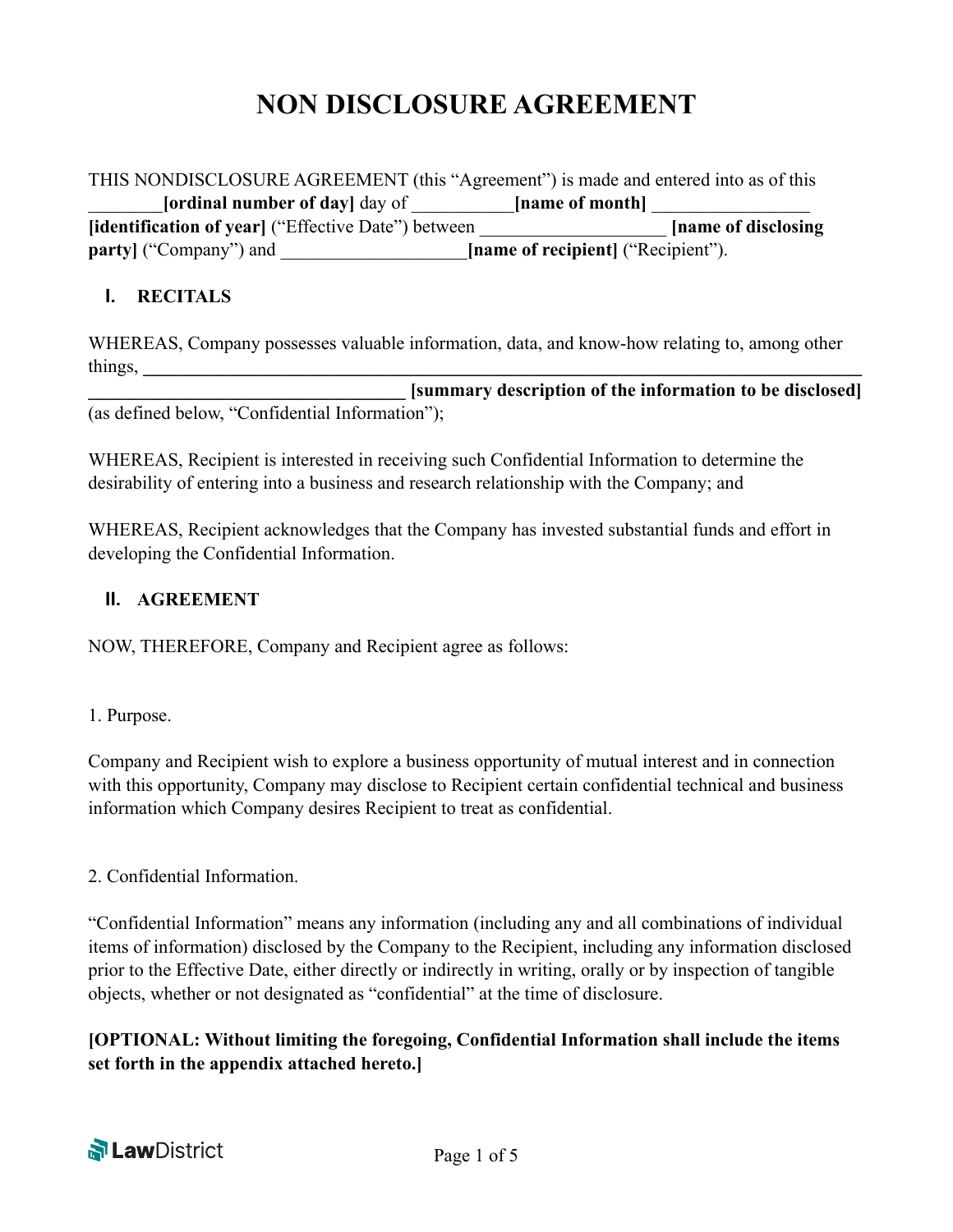Confidential Information may also include information of a third party that is in the Company's possession and is disclosed to the Recipient under this Agreement.

Confidential Information shall not, however, include any information which the Recipient can establish was publicly known and made generally available in the public domain prior to the time of disclosure to the Recipient by the Company.

If the Recipient becomes legally compelled to disclose any Confidential Information, other than pursuant to a confidentiality agreement, the Recipient will provide the Company prompt written notice of such disclosure and will assist Company in seeking a protective order or another appropriate remedy. If the Company waives the Recipient's compliance with this Agreement or fails to obtain a protective order or other appropriate remedies, the Recipient will furnish only that portion of the Confidential Information that is legally required to be disclosed.

3. Non-Use and Non-Disclosure & Non-Solicitation.

The Recipient agrees not to use any Confidential Information for any purpose except to evaluate and engage in discussions concerning a potential business relationship between the Recipient and the Company. The Recipient agrees not to disclose any Confidential Information to third parties or to employees of the Recipient, except to those employees who are required to have the information in order to evaluate or engage in discussions concerning the contemplated business relationship.

The Recipient shall not reverse engineer, disassemble or decompile any prototypes, software, or other tangible objects which embody the Company's Confidential Information and which are provided to the Recipient hereunder. The Recipient may not for a period of

**[INSERT PERIOD HERE IN MONTHS/YEARS]** following the date of this Agreement, directly or indirectly solicit, influence or entice, or attempt to solicit, influence or entice, any employee, consultant, customer, distributor, partner, joint venturer or supplier of the Company to cease his or her relationship with the other party or solicit, influence, entice or in any way divert any employee, consultant, customer, distributor, partner, joint venturer or supplier of the other party to do business directly with or in any way become associated with the Recipient or any competitor of the Company.

4. Maintenance of Confidentiality.

The Recipient agrees that it shall take all reasonable measures to protect the secrecy of and avoid disclosure and unauthorized use of the Confidential Information. Without limiting the foregoing, the Recipient shall take at least those measures that the Recipient takes to protect its own most highly confidential information and shall have its employees who have access to Confidential Information sign a nonuse and nondisclosure agreement in content substantially similar to the provisions hereof, prior to any disclosure of Confidential Information to such employees. The Recipient shall not make any copies of Confidential Information unless the same are previously approved in writing by the Company.

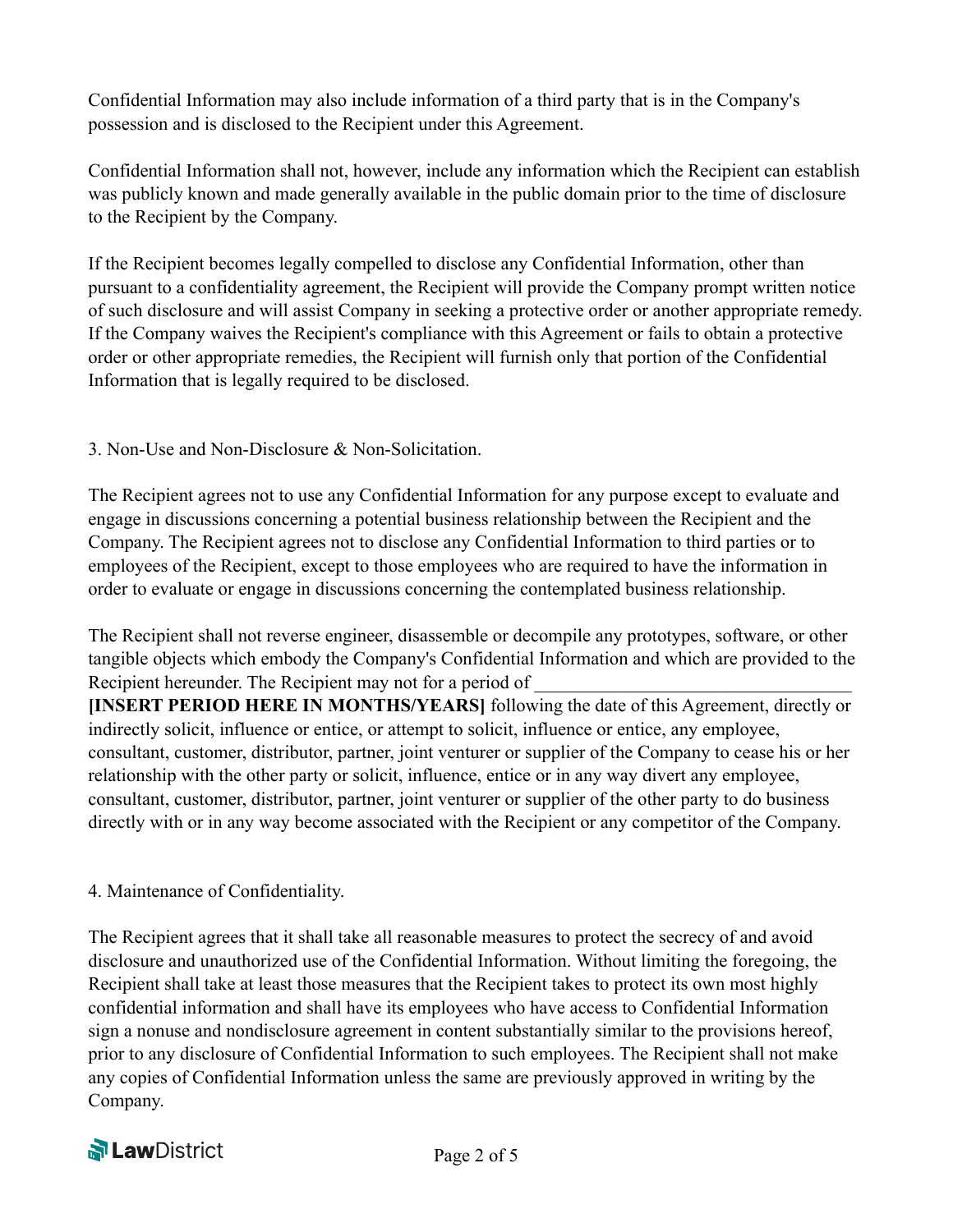## 5. No Obligation.

Nothing herein shall obligate the Company or the Recipient to proceed with any transaction between them, and each party reserves the right, in its sole discretion, to terminate the discussions contemplated by this Agreement concerning the business opportunity. Nothing in this Agreement shall be construed to restrict the Company's use or disclosure of its own Confidential Information.

## 6. No Warranty. ..

ALL CONFIDENTIAL INFORMATION IS PROVIDED "AS IS." THE COMPANY MAKES NO WARRANTIES, EXPRESS, IMPLIED OR OTHERWISE, REGARDING ITS ACCURACY, COMPLETENESS OR PERFORMANCE OR WITH RESPECT TO NON-INFRINGEMENT OR OTHER VIOLATION OF ANY INTELLECTUAL PROPERTY RIGHTS OF A THIRD PARTY OR OF THE RECIPIENT.

## 7. Return of Materials.

All documents and other tangible objects containing or representing Confidential Information and all copies thereof which are in the possession of the Recipient shall be and remain the property of the Company and shall be promptly returned to the Company upon the Company's request. In no event shall the Recipient have the right to use or exploit Residuals for any purpose after the return of Confidential Information to the Company. As used herein, "Residuals" shall mean ideas, information, and understandings retained in the memory of the Recipient or Recipient's employees as a result of their review, evaluation, and testing of the Confidential Information.

#### 8. No License.

Nothing in this Agreement is intended to grant any rights to the Recipient under any patent, mask work right, or copyright of the Company, nor shall this Agreement grant the Recipient any rights in or to Confidential Information except as expressly set forth herein.

#### 9. Term.

This Agreement shall survive until such time as all Confidential Information disclosed hereunder becomes publicly known and made generally available through no action or inaction of the Recipient.

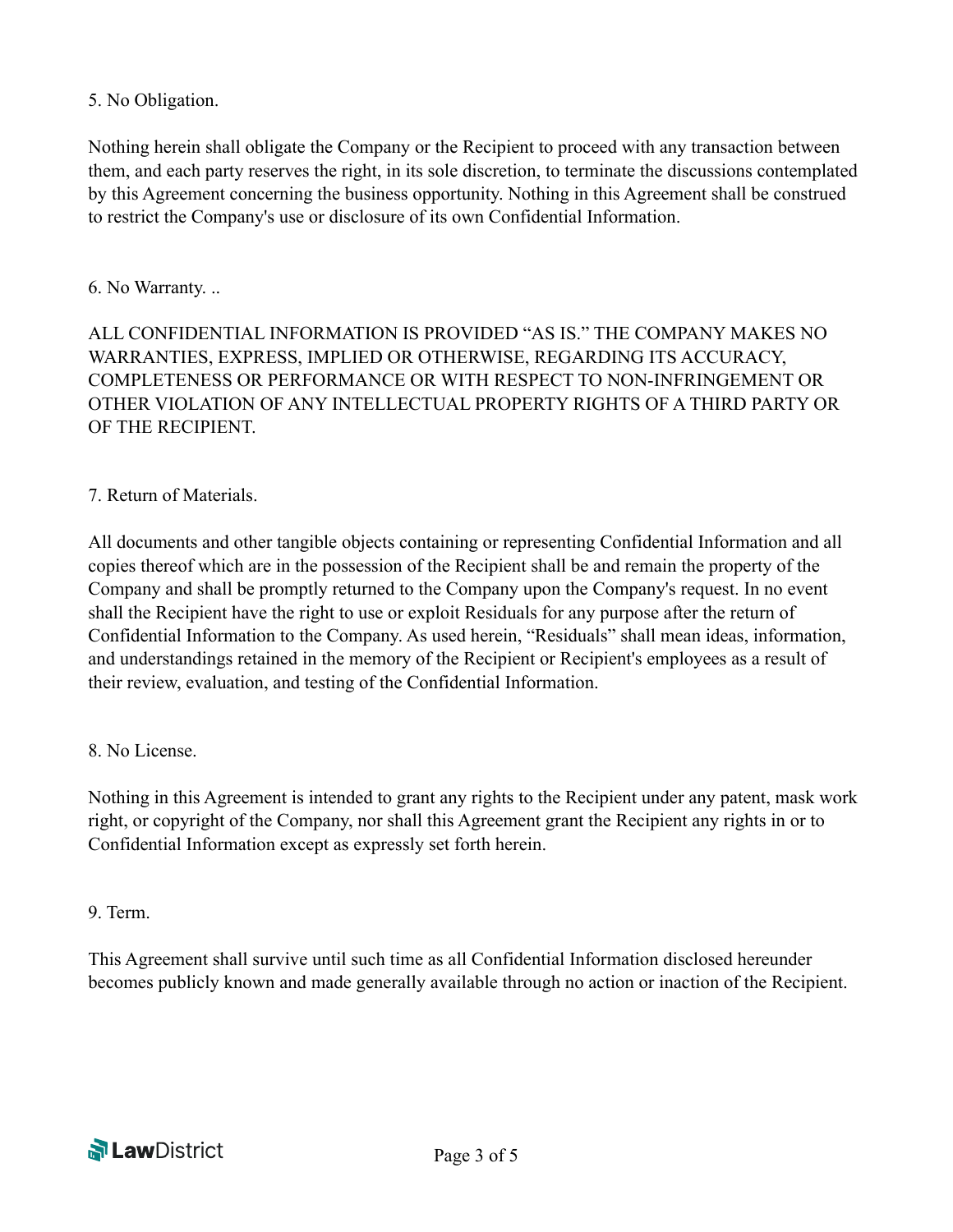10. Remedies.

The Recipient agrees that any violation or threatened violation of this Agreement will cause irreparable injury to the Company, entitling the Company to obtain injunctive relief in addition to all legal remedies.

## 11. Recipient Information.

The Company does not wish to receive any confidential information from the Recipient, and the Company assumes no obligation, either express or implied, with respect to any information disclosed by the Recipient. Any ideas, suggestions, guidance or other information disclosed by the Recipient related to

**[ADD DESCRIPTION OF PRODUCT/TECHNOLOGY/COMPOUND/BIOLOGIC RELEVANT TO THE OPPORTUNITY]** and any intellectual property rights relating to the foregoing shall be collectively deemed "Feedback."

 $\mathcal{L}_\mathcal{L} = \{ \mathcal{L}_\mathcal{L} = \{ \mathcal{L}_\mathcal{L} = \{ \mathcal{L}_\mathcal{L} = \{ \mathcal{L}_\mathcal{L} = \{ \mathcal{L}_\mathcal{L} = \{ \mathcal{L}_\mathcal{L} = \{ \mathcal{L}_\mathcal{L} = \{ \mathcal{L}_\mathcal{L} = \{ \mathcal{L}_\mathcal{L} = \{ \mathcal{L}_\mathcal{L} = \{ \mathcal{L}_\mathcal{L} = \{ \mathcal{L}_\mathcal{L} = \{ \mathcal{L}_\mathcal{L} = \{ \mathcal{L}_\mathcal{$ 

The Company shall own all Feedback, and the Recipient agrees to assign and hereby assigns to the Company all of its right, title, and interest in and to such Feedback. To the extent that the foregoing assignment is ineffective for whatever reason, the Recipient agrees to grant and hereby grants to the Company a nonexclusive, perpetual, irrevocable, royalty free, worldwide license (with the right to grant and authorize sublicenses) to make, have made, use, import, offer for sale, sell, reproduce, distribute, modify, adapt, prepare derivative works of, display, perform and otherwise exploit such Feedback without restriction.

#### 12. Binding Agreement.

This Agreement shall bind and inure to the benefit of the parties and their respective successors and permitted assigns; except that the Recipient may not assign or otherwise transfer this Agreement, by operation of law or otherwise, (including by merger, reorganization, consolidation, change of control, or sale of all or substantially all of Recipient's assets to which this Agreement pertains), without the written consent of the Company.

Any assignment or transfer of this Agreement in violation of the foregoing shall be null and void. This Agreement will be interpreted and construed in accordance with the laws of the State of **[NAME OF STATE]**, without regard to conflict of law principles. The Recipient hereby represents and warrants that the persons executing this Agreement on its behalf have express authority to do so, and, in so doing, to bind the Recipient thereto.